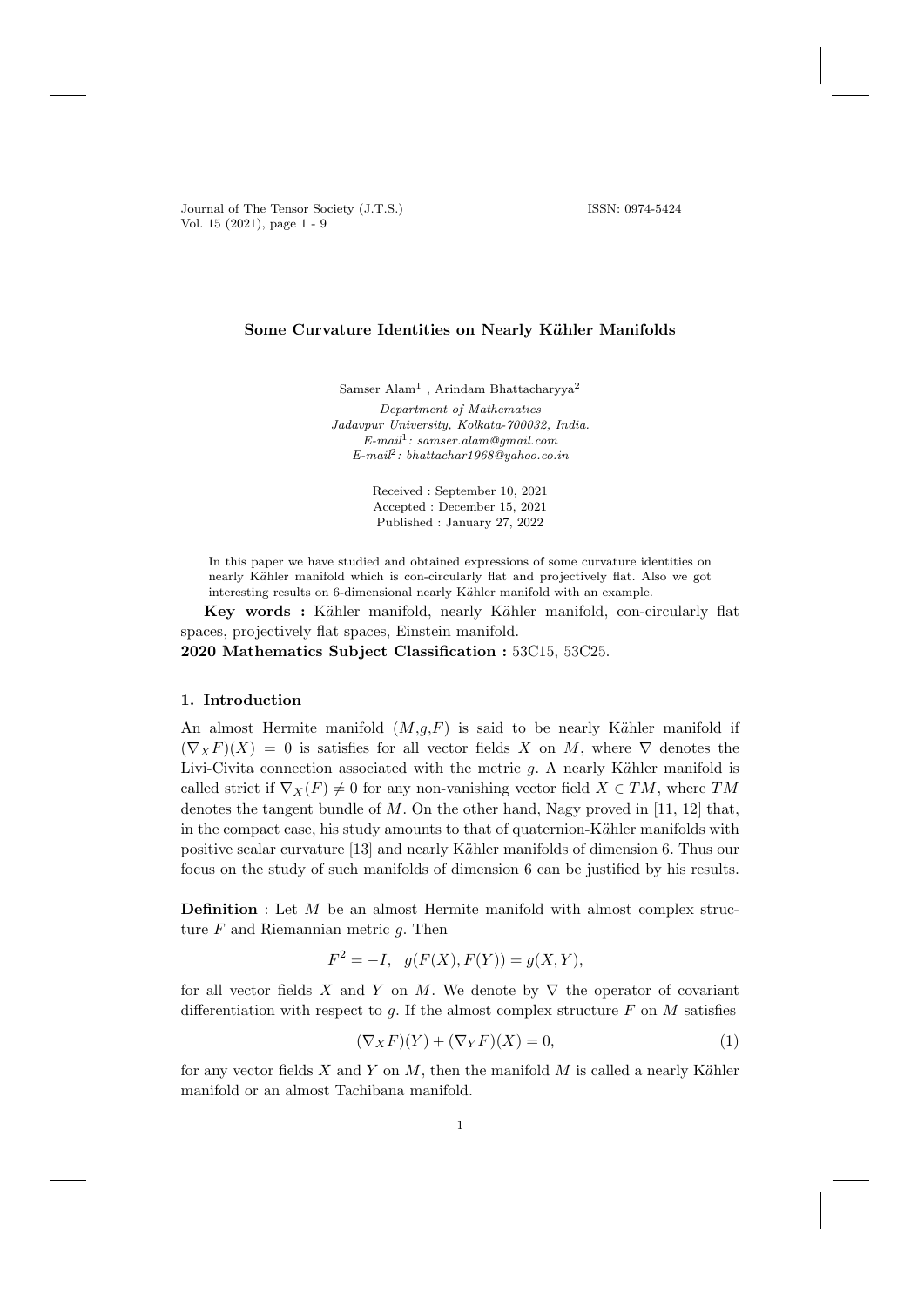Putting X for Y in  $(1.1)$  we get

$$
(\nabla_X F)(X) = 0.
$$

If in an almost Tachibana manifold, Nijenhuis tensor vanishes, then it is called a Tachibana manifold.

## 2. Preliminaries

In this section, we explain our notation and write down some important curvature identities. Let  $(M,g,F)$  be a connected almost Hermitian manifold. Then we have  $g(FX, FY) = g(X, Y)$  for all X and Y in TM. Throughout this paper we shall assume that  $(M,g,F)$  is nearly Kähler, that is  $(\nabla_X F)(X) = 0$  for all  $X \in TM$ . Let R denote the curvature tensor defined by  $R(X,Y)Z = [\nabla_X, \nabla_Y]Z - \nabla_{[X,Y]}Z$ for any vector fields X and Y in TM. Let  $R(X, Y, Z, W) = g(R(X, Y)Z, W)$  denote the value of the curvature tensor for every  $X, Y, Z$  and W in TM. Then we have the following identities [1,2,3]:

$$
(\nabla_X F)(Y) + (\nabla_{FX} F)(FY) = 0;
$$
\n(2)

$$
(\nabla_X F)(FY) + F((\nabla_X F)(Y)) = 0;
$$
\n(3)

$$
R(W, X, Y, Z) - R(W, X, FY, FZ) = g((\nabla_W F)(X), (\nabla_Y F)(Z)),
$$
 (4)

$$
and R(W, X, Y, Z) = R(FW, FX, FY, FZ). \tag{5}
$$

We now define linear transformations  $R_1$  and  $R_1^*$  by

$$
Ric(X, Y) = g(R_1(X), Y) = \sum_{i=1}^{2n} R(X, e_i, Y, e_i) \text{ and}
$$
  

$$
Ric^*(X, Y) = g(R_1^*(X), Y) = \frac{1}{2} \sum_{i=1}^{2n} R(X, FY, e_i, Fe_i)
$$

respectively, where  $\{e_1, ..., e_{2n}\}\$  denotes a local orthonormal frame field on M. We shall call Ric the Ricci tensor of the metric and  $Ric^*$  the  $Ricci^*$  tensor respectively. Now note that  $Ric - Ric^*$  is given by the formula

$$
(Ric - Ric^*)(X, Y) = \sum_{i=1}^{2n} g((\nabla_X F)e_i, (\nabla_Y F)e_i)
$$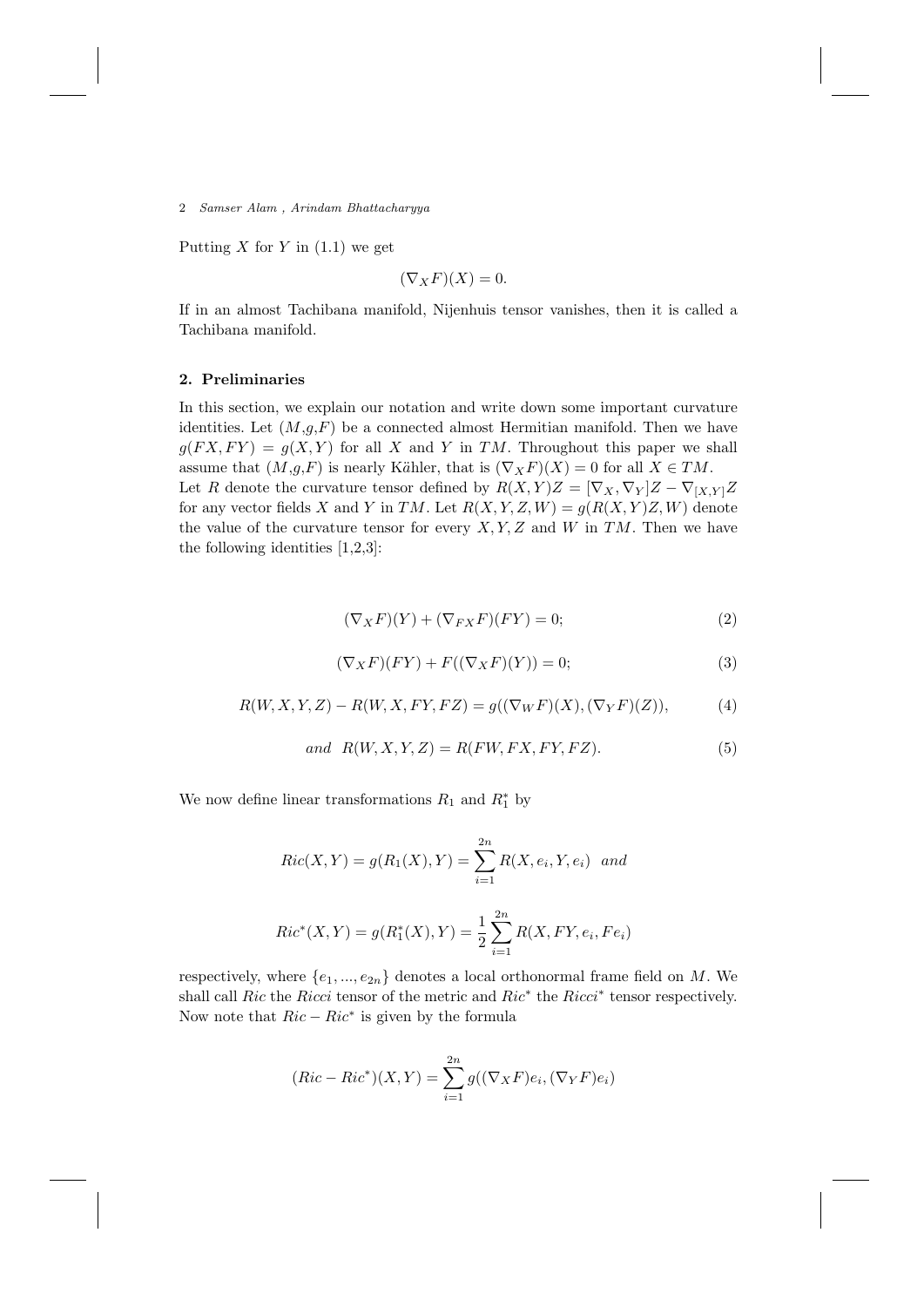Some Curvature Identities on ... 3

for all vector fields  $X, Y$  on  $M$  [5]. Furthermore, Gray [3] proved that

$$
\sum_{i,j=1}^{2n} (Ric - Ric^*)(e_i, e_j)(R(X, e_i, Y, e_j) - 5R(X, e_i, FY, Fe_j)) = 0.
$$

So using the above results we have proved

Theorem 2.1. A necessary and sufficient condition for an almost Hermite manifold to be an almost nearly Kähler manifold is

$$
\nabla_X F(Y) + \nabla_Y F(X) = F(\nabla_X Y) + F(\nabla_Y X).
$$

Proof : First we suppose that an almost Hermite manifold is an almost nearly Kähler manifold. Then

$$
(\nabla_X F)(Y) + (\nabla_Y F)(X) = 0
$$
  
or,  $\nabla_X F(Y) - F(\nabla_X Y) + \nabla_Y F(X) - F(\nabla_Y X) = 0$ ,  
or,  $\nabla_X F(Y) + \nabla_Y F(X) = F(\nabla_X Y) + F(\nabla_Y X)$ .

Conversely, we suppose that

$$
\nabla_X F(Y) + \nabla_Y F(X) = F(\nabla_X Y) + F(\nabla_Y X)
$$
  
*or,* 
$$
\nabla_X F(Y) - F(\nabla_X Y) + \nabla_Y F(X) - F(\nabla_Y X) = 0,
$$
*or,* 
$$
(\nabla_X F)(Y) + (\nabla_Y F)(X) = 0.
$$
  
Hence the manifold is an almost nearly Kähler manifold.

**Proposition 2.1.**[5] (i) For a nearly Kähler manifold

 $N(X,Y)$  =  $2M(X,Y)$  =  $-4F((\nabla_X F)(Y))$  =  $4F((\nabla_Y F)(X))$  =  $4F((\nabla_{F(X)}F)F(Y)),$ 

where 
$$
M(X, Y) = \nabla_{F(X)} F(Y) - \nabla_X Y - F(\nabla_{F(X)} Y) - F(\nabla_X F(Y)).
$$

(ii) If M is nearly Kähler manifold then  $N(X, Y) = F(\nabla_X F)Y$ ,

where  $4N(X, Y) = [X, Y] - [FX, FY] + F[FX, Y] + F[X, FY].$ 

**Theorem 2.2.** If the Nijenhuis tensor  $N$  of a nearly Kähler manifold  $M$  vanishes, then  $M$  is Kähler manifold.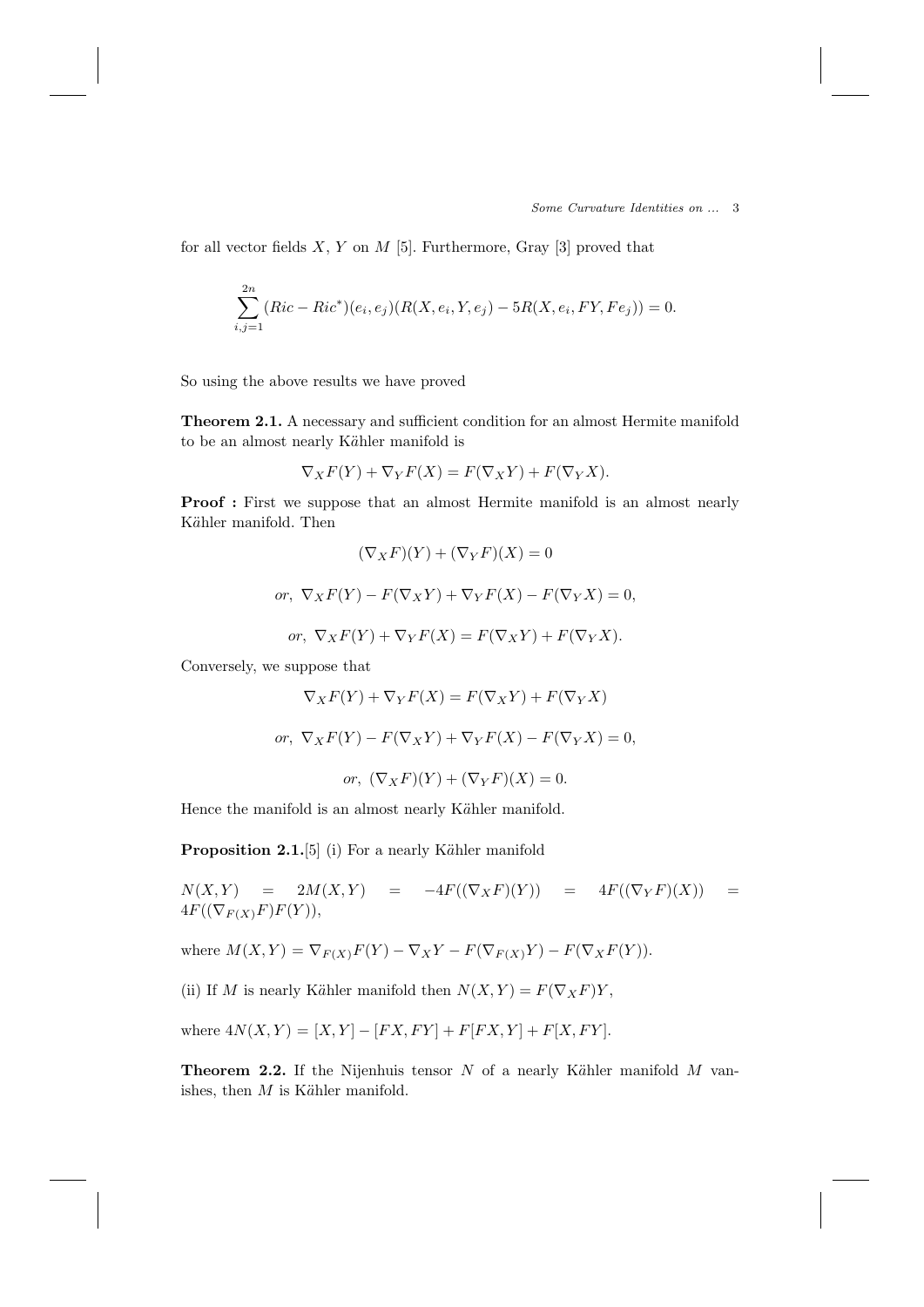**Proof**: From the Proposition  $(2.1)$  we obtain

 $N(X, Y) = -4F((\nabla_X F)(Y)).$ If  $N(X,Y) = 0$ , then  $F((\nabla_X F)(Y)) = 0$ . That is,  $F^2(\nabla_X F)Y = 0$ . Hence  $(\nabla_X F)(Y) = 0$ .

Therefore the manifold is a Kähler manifold.

**Theorem 2.3.** On a nearly Kähler manifold  $div F = 0$ .

Proof : On a nearly Kähler manifold we have

$$
(\nabla_X F)(Y) + (\nabla_Y F)(X) = 0.
$$

Now contracting  $X$  and  $Y$  we have

$$
(\nabla_X F)(X) = 0.
$$

That is,  $div F = 0$ .

# 3. Curvature identities on nearly Kähler manifold

In this section we prove some curvature identities for a nearly Kähler manifold.

Theorem 3.1. For a con-circularly flat nearly Kähler manifold the following relation holds

$$
2g(F(R(X, Y)Z, W)) + g[(\nabla_X F)(\nabla_Y Z), W] - g[(\nabla_Y F)(\nabla_X Z), W]
$$
  
= 
$$
\frac{r}{n(n-1)}[g(Y, Z)g(X, W) - g(X, Z)g(Y, W)].
$$

Proof : In an n-dimensional Riemannian manifold the con-circular curvature tensor is defined by

$$
C(X,Y)Z = R(X,Y)Z - \frac{r}{n(n-1)}[g(Y,Z)X - g(X,Z)Y],
$$
\n(6)

so (3.1) can be written as

$$
\widetilde{C}(X,Y,Z,W) = \widetilde{R}(X,Y,Z,W) - \frac{r}{n(n-1)}[g(Y,Z)g(X,W) - g(X,Z)g(Y,W)] \tag{7}
$$

where

$$
\widetilde{C}(X,Y,Z,W) = g(C(X,Y)Z,W), \widetilde{R}(X,Y,Z,W) = g(R(X,Y)Z,W)
$$

and r is the scalar curvature. Now for con-circularly flat manifold, we have  $C(X, Y, Z, W) = 0$ . Hence from (3.2) we get

$$
\widetilde{R}(X, Y, Z, W) = \frac{r}{n(n-1)} [g(Y, Z)g(X, W) - g(X, Z)g(Y, W)].
$$
\n(8)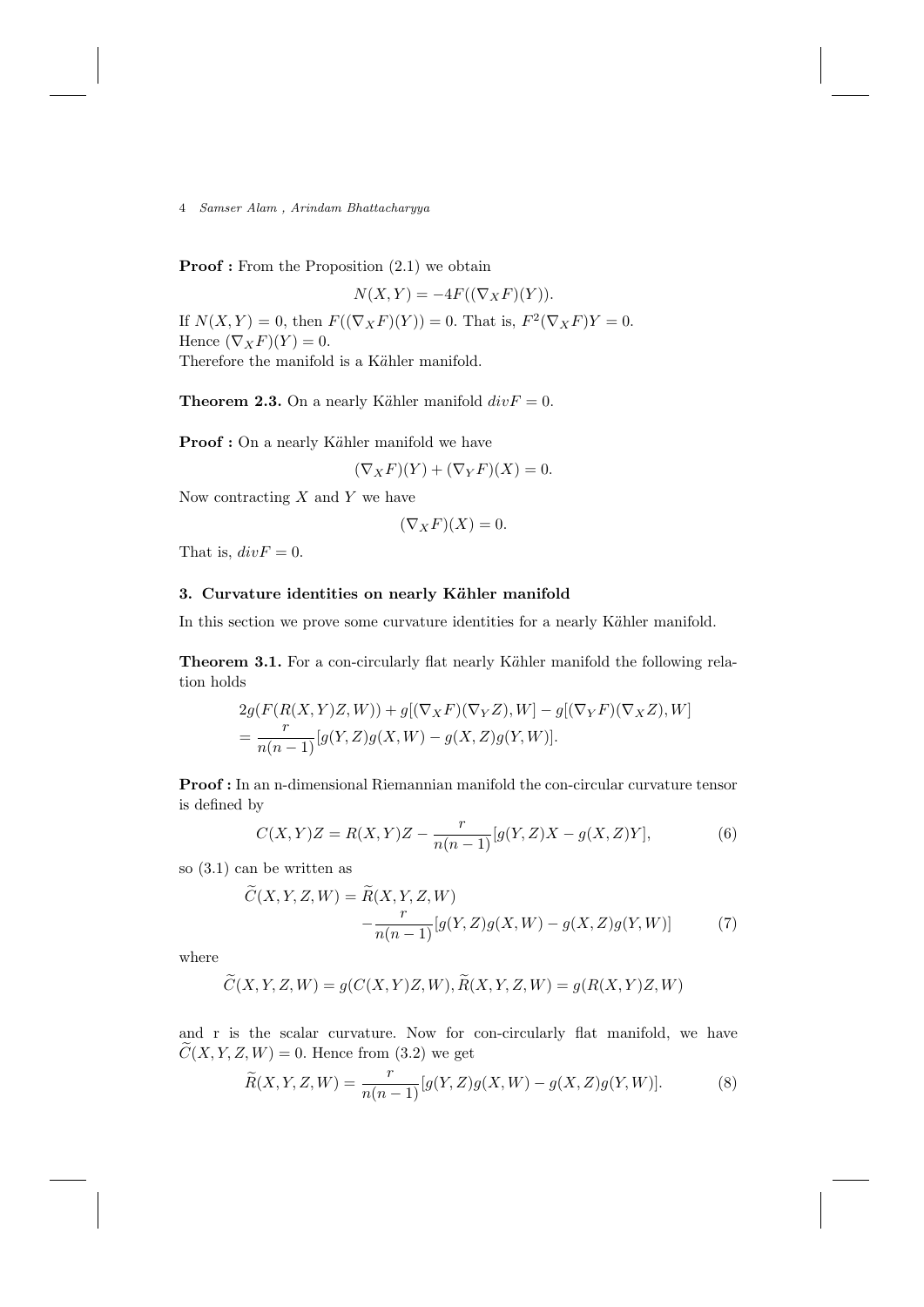Some Curvature Identities on ... 5

Now putting  $Z = F(Z)$  in (3.3) we get

$$
g(\nabla_X \nabla_Y F(Z), W) - g(\nabla_Y \nabla_X F(Z), W) - g(\nabla_{[X,Y]} F(Z), W) = \frac{r}{n(n-1)} [g(Y, Z)g(X, W) - g(X, Z)g(Y, W)].
$$
\n(9)

By using

$$
\nabla_X F(Y) = (\nabla_X F)Y + F(\nabla_X Y)
$$

and nearly Kähler condition

$$
(\nabla_X F)(Y) + (\nabla_Y F)(X) = 0
$$

we have

$$
-g[\nabla_X(\nabla_Z F)Y, W] + g[(\nabla_X F)(\nabla_Y Z), W] + g(F(\nabla_X \nabla_Y Z), W)
$$
  
+
$$
g[\nabla_Y(\nabla_Z F)X, W] - g[(\nabla_Y F)(\nabla_X Z), W] - g(F(\nabla_Y \nabla_X Z), W)
$$
  

$$
-g[(\nabla_{[X,Y]} F)Z, W] - g(F(\nabla_{[X,Y]} Z), W)
$$
  

$$
= \frac{r}{n(n-1)}[g(Y, Z)g(X, W) - g(X, Z)g(Y, W)],
$$

this implies

$$
2g(F(R(X, Y)Z, W)) + g[(\nabla_X F)(\nabla_Y Z), W] - g[(\nabla_Y F)(\nabla_X Z), W]
$$
  
= 
$$
\frac{r}{n(n-1)}[g(Y, Z)g(X, W) - g(X, Z)g(Y, W)].
$$

Theorem 3.2. For a con-circularly flat nearly Kähler manifold the following expression holds

$$
\sum_{i=1}^{2n} g((\nabla_{e_i} F)(e_i), (\nabla_{e_i} F)(e_i)) = 0.
$$

**Proof :** we know in a nearly Kähler manifold the curvature tensor  $\widetilde{R}$  satisfies,

$$
\widetilde{R}(X,Y,X,Y) = \widetilde{R}(X,Y,F(X),F(Y)) + g((\nabla_X F)(Y),(\nabla_X F)(Y)),
$$

where  $\widetilde{R}(X, Y, X, Y) = g(R(X, Y)X, Y)$ .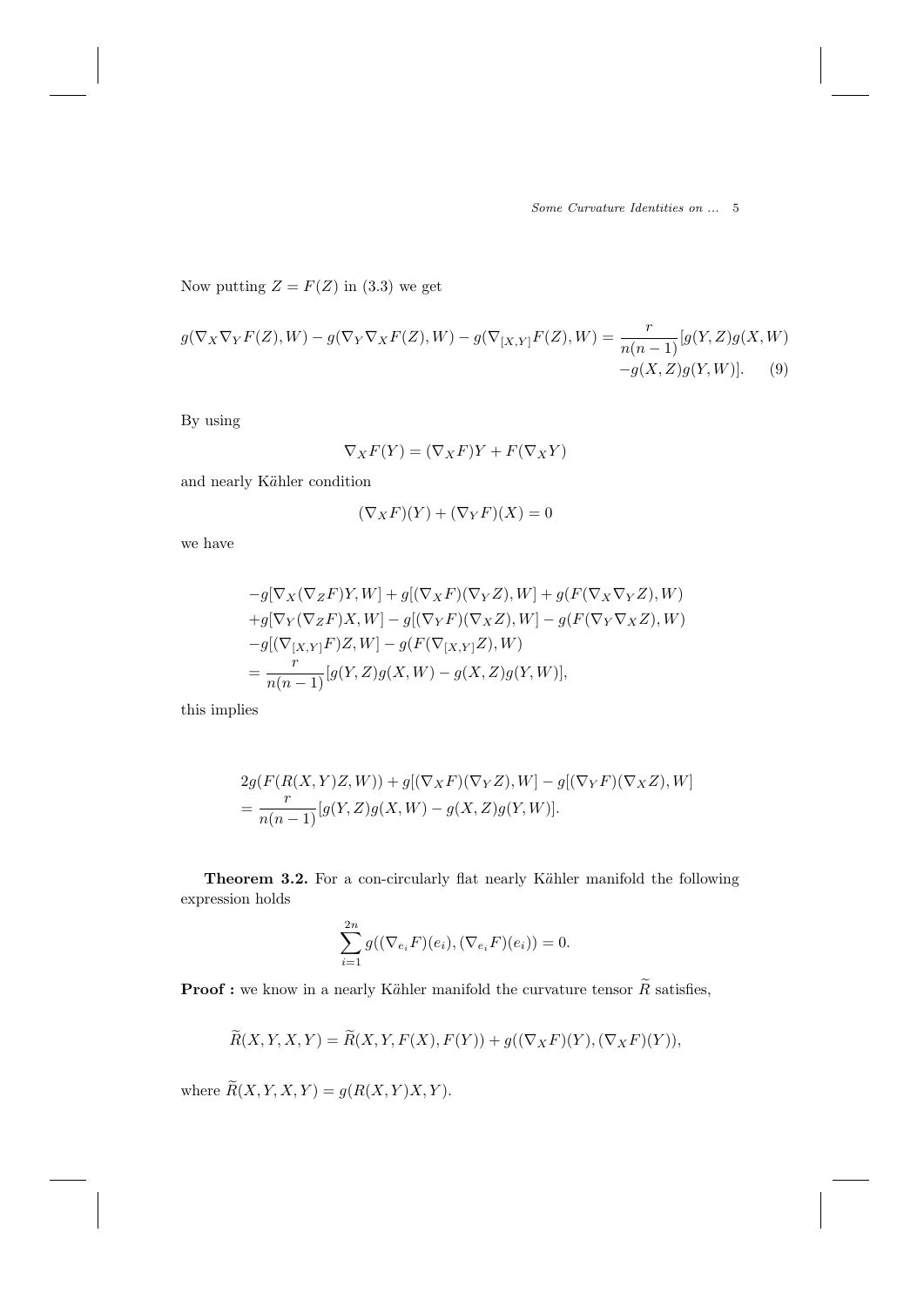Also for con-circularly flat manifold, we have  $\widetilde{C}(X, Y, Z, W) = 0$ . So

$$
\widetilde{R}(X,Y,Z,W) = \frac{r}{n(n-1)}[g(Y,Z)g(X,W) - g(X,Z)g(Y,W)].
$$
\n(10)

Now from (3.5) and putting  $X = Y = e_i$ ,  $1 \le i \le 2n$  and summing over i we obtain

$$
\sum_{i=1}^{2n} g((\nabla_{e_i} F)(e_i), (\nabla_{e_i} F)(e_i)) = 0.
$$

Note: For a conformally flat, projectivly flat, con-harmonic flat and Bochner flat nearly Kähler manifold the following relations holds

$$
\sum_{i=1}^{2n} g((\nabla_{e_i} F)(e_i), (\nabla_{e_i} F)(e_i)) = 0.
$$

**Theorem 3.3.** If a nearly Kähler manifold  $M$  is of constant holomorphic sectional curvature  $c$  at every point  $P$  in  $M$  and con-circularly flat, then

$$
\sum_{i=1}^{2n} g((\nabla_X F)(Y), (\nabla_{e_i} F)(e_i)) = 0.
$$

**Proof :** We know that in a nearly Kähler manifold  $M$  of constant holomorphic sectional curvature  $c$  at every point  $P$  in  $M$ , the Riemannian curvature tensor of  $M$  is of the form

$$
\widetilde{R}(X,Y,Z,W) = \frac{c}{4} [g(X,W)g(Y,Z) - g(X,Z)g(Y,W)]
$$
\n
$$
+ g(X,F(W))g(Y,F(Z))
$$
\n
$$
-g(X,F(Z))g(Y,F(W))
$$
\n
$$
-2g(X,F(Y))g(Z,F(W))]
$$
\n
$$
+\frac{1}{4}[g((\nabla_X F)W,(\nabla_Y F)Z) - g((\nabla_X F)Z,(\nabla_Y F)W) -2g((\nabla_X F)Y,(\nabla_Z F)W)].
$$

Also for con-circularly flat manifold, we have  $\widetilde{C}(X, Y, Z, W) = 0$ . So

$$
\widetilde{R}(X,Y,Z,W) = \frac{r}{n(n-1)}[g(Y,Z)g(X,W) - g(X,Z)g(Y,W)].
$$
\n(11)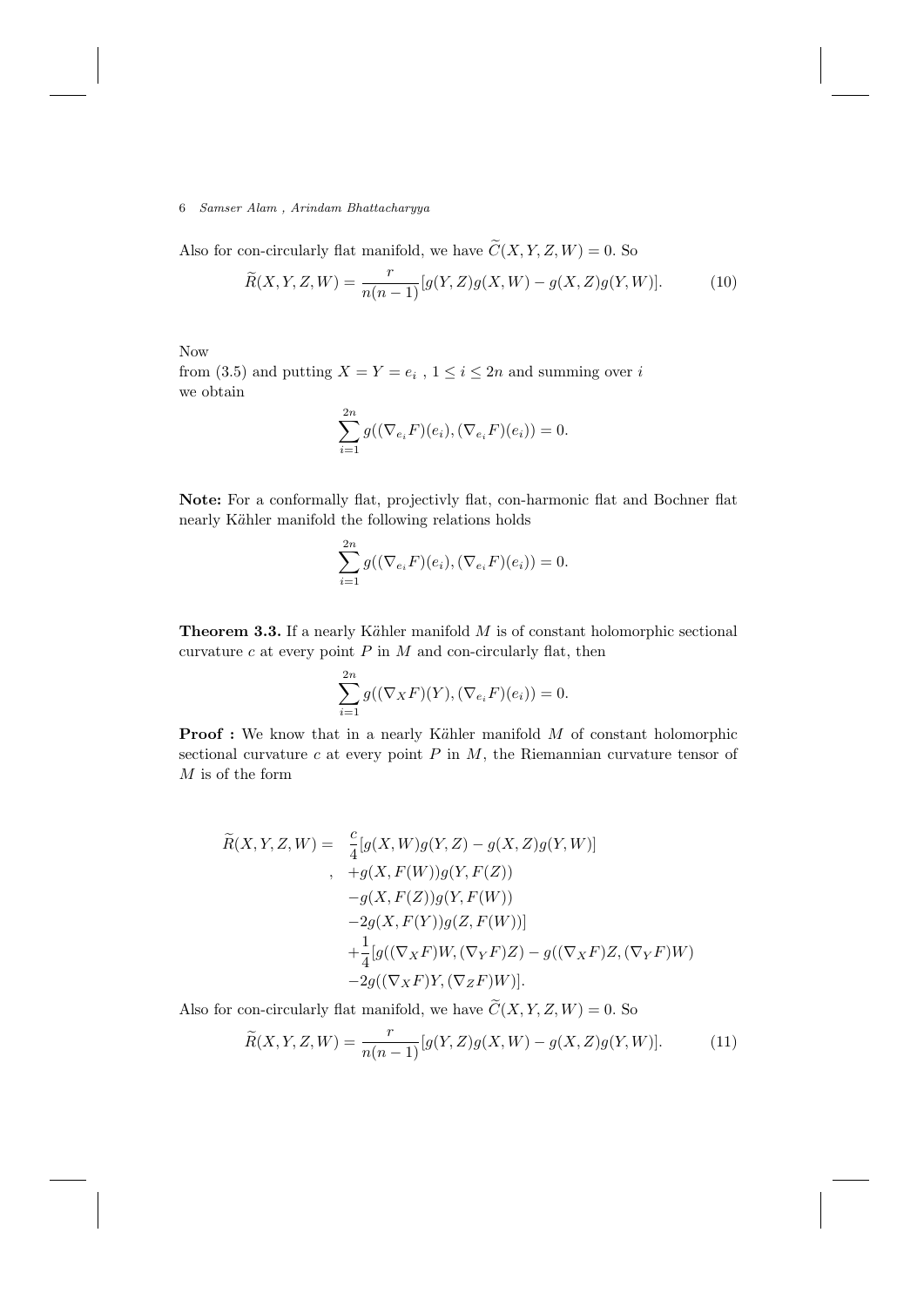Now

from (3.6) and putting  $Z = W = e_i$ ,  $1 \le i \le 2n$  and summing over i we have

$$
\sum_{i=1}^{2n} g((\nabla_X F)(Y), (\nabla_{e_i} F)(e_i)) = 0.
$$

Note: For a conformally flat, projectivly flat, con-harmonic flat and Bochner flat nearly Kähler manifold  $M$  is of constant holomorphic sectional curvature  $c$  at every point  $P$  in  $M$ , then the following expression holds

$$
\sum_{i=1}^{2n} g((\nabla_X F)(Y), (\nabla_{e_i} F)(e_i)) = 0.
$$

# 4. Curvature identities in 6 - dimensional nearly Kähler manifolds

In a lower dimensions, the nearly Kähler manifolds are widely determined. If  $M$  is nearly Kähler manifold with dim $M \leq 4$ , then M is Kähler manifold. If dim $M = 6$ , then we have the following [2,3,6,14].

**Proposition 4.1.** [10] Let  $(M,g,F)$  be a 6-dimensional, strict, nearly Kähler manifold. Then we have

(i)  $\nabla F$  has constant type; that is,

$$
g((\nabla_X F)(Y),(\nabla_X F)(Y)) = \frac{r}{30}(g(X,X)g(Y,Y) - g(X,Y)^2 - g(FX,Y)^2)
$$

for all vector fields  $X$  and  $Y$ ,

(ii) the first Chern class of  $(M, F)$  vanishes, and

 $(iii)$ *M* is Einstein manifold;

$$
Ric = \frac{r}{6}g, Ric^* = \frac{r}{30}g.
$$

Furthermore, from this proposition we have the following lemma [2,3,14].

**Lemma 4.1.** For vector fields  $W, X, Y$  and  $Z$ , we have

$$
g((\nabla_W F)(X), (\nabla_Y F)(Z)) = \frac{r}{30} [g(W, Y)g(X, Z) - g(W, Z)g(X, Y) - g(W, FY)g(X, FZ) + g(W, FZ)g(X, FY)]
$$

and

$$
g((\nabla_W\nabla_Z X), Y) = \frac{r}{30}(g(W, Z)g(FX, Y) - g(W, X)g(FZ, Y) + g(W, Y)g(FZ, X)).
$$

We can easily verify that for a 6-dimensional nearly Kähler manifold the con-circular curvature tensor takes the form

 $\widetilde{C}(X, Y, Z, W) = \widetilde{R}(X, Y, Z, W) - \frac{r}{30}$  $\frac{1}{30}[g(Y,Z)g(X,W)-g(X,Z)g(Y,W)].$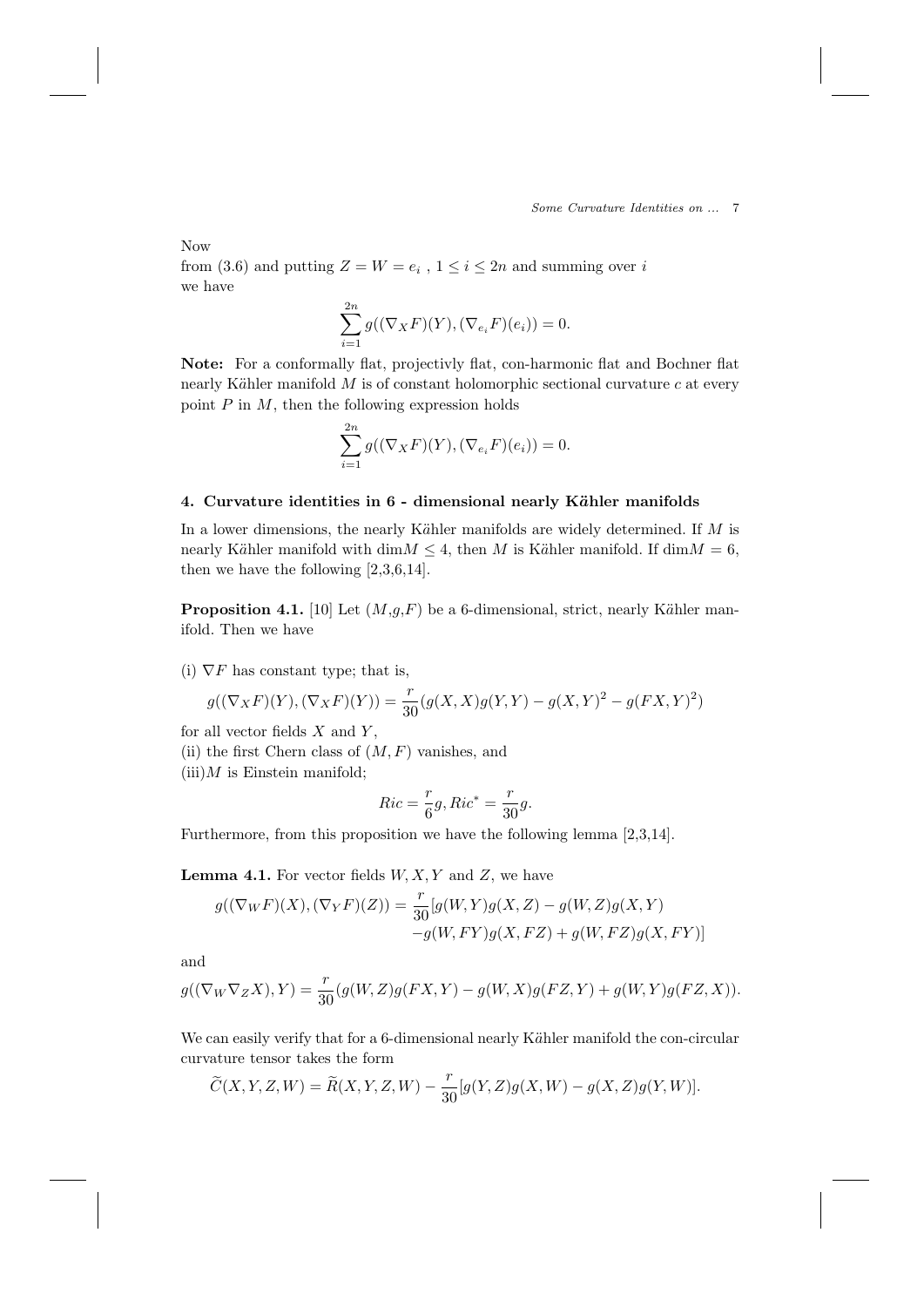The dimension of the manifold can be verified by using Lemma (4.1) and concircularly flatness conditions.

We also deduce the following result

**Result 4.1.** For a projectively flat 6-dimensional nearly Kähler manifold Ricci curvature tensor is  $S(X,Y) = \frac{r}{6}g(X,Y)$ . So the manifold is an Einstein manifold.

## 5. Example of nearly Kähler manifold

A 6-dimensional unit sphere  $S^6$  has an almost complex structure  $F$  defined by the vector cross product in the space of purely imaginary Cayley numbers. This almost complex structure is not integrable and satisfies  $(\nabla_X F)(X) = 0$ , for any vector field X on  $S^6$ . Hence  $S^6$  is a nearly Kähler manifold which is not Kähler.

A structure on an n-dimensional manifold  $M$  given by a non-null tensor field  $f$ satisfies  $f^3 + f = 0$ , is called an f-structure. Then the rank of f is a constant, say r. If  $r = n$ , then the f-structure gives an almost complex structure of the manifold  $M$ . In this case  $n$  is even.

The results can be verified in the above example.

# References

- 1. Y. Watanabe and Y. Jin Suh, On 6-dimensional Nearly Kähler Manifolds, Canad. Math. Bull., 53(3) (2010), 564-570.
- 2. A. Gray, Nearly Kähler Manifolds, J. Differential Geometry., 4(1970), 283-309.
- 3. A. Gray,  $\qquad \qquad$  The structure of nearly Kähler Manifolds, Math. Ann., 223(1976),no. 3, 233-248.
- 4. N. Heidari and A. Heidari, Nearly Kähler submanifolds of a space form, Mediterranean. Math. Journal., 13(5) (2016), 2525-2537.
- 5. G. Russo, The Einstein condition on nearly Kähler six-manifolds, Expositiones. Math., 39(3) (2021), 384-410.
- 6. M. Matsumoto, On 6-dimensional almost Tachibana spaces , Tensor(N.S), 23(1972), 250-252.
- 7. L. Vezzoni, On the canonical hermitian connection in Nearly Kähler Manifolds , Kodai. Math. J., 32(2009), 420-431.